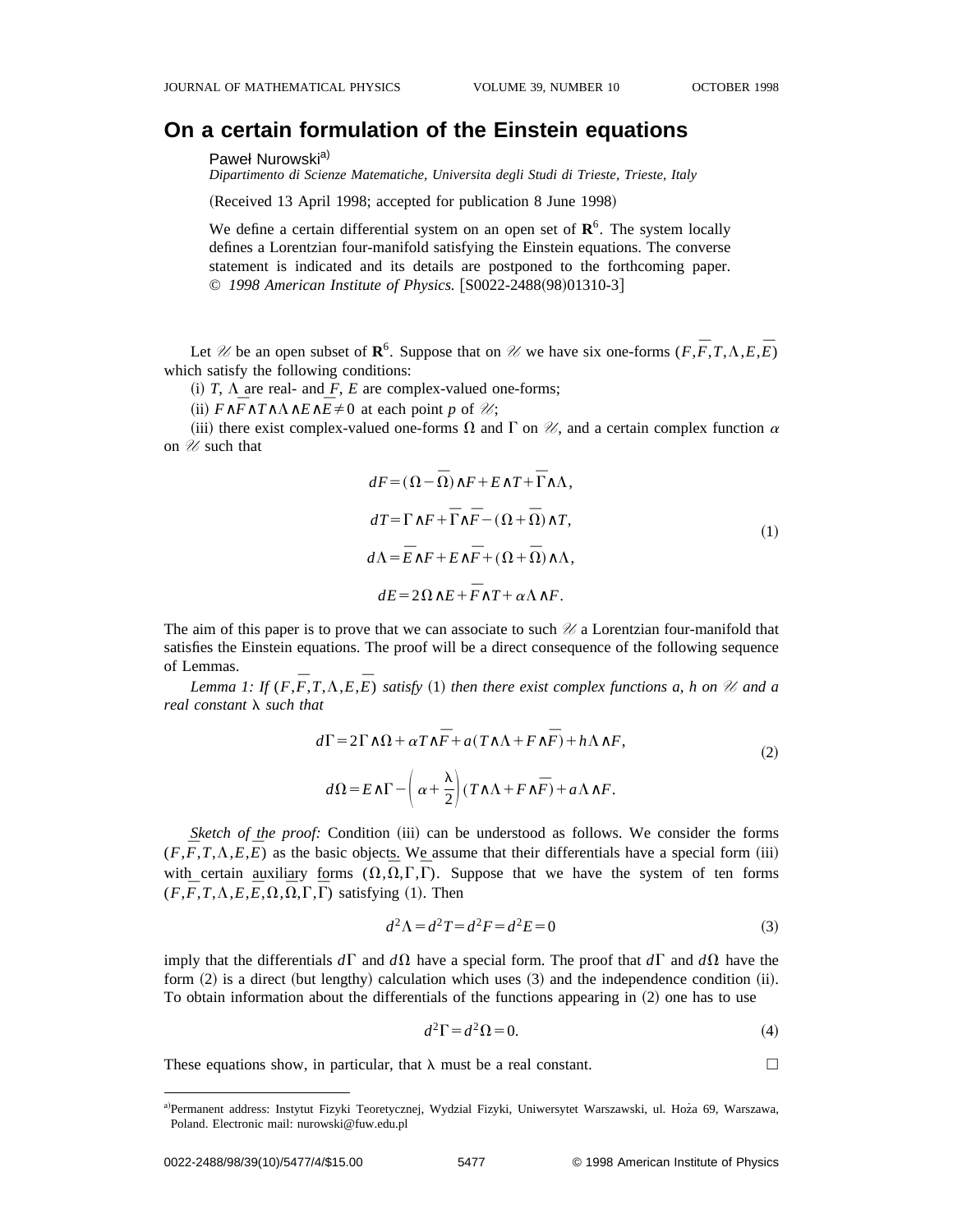There are also other equations that are implied by  $(3)$  and  $(4)$ . They carry information about the differentials of  $\alpha$ ,  $a$ ,  $h$  and about the decompositions of  $\Gamma$  and  $\Omega$  onto the basis one-forms  $(F, \overline{F}, T, \Lambda, E, \overline{E})$ . Explicitly we have

$$
d\alpha = \alpha_1 F + \gamma_4 \overline{F} + \gamma_1 T + \alpha_4 \Lambda - 2aE,
$$
  
\n
$$
da = a_1 F + \alpha_4 \overline{F} + \alpha_1 T + a_4 \Lambda + hE - (3\alpha + \lambda)\Gamma - 2a\Omega,
$$
  
\n
$$
dh = h_1 F - a_4 \overline{F} - a_1 T + h_4 \Lambda + 4a\Gamma - 4h\Omega,
$$
\n(5)

where the possible forms of  $\Omega$  and  $\Gamma$  are

$$
\Omega = \omega_1 F + \omega_2 \overline{F} + \omega_3 T + \omega_4 \Lambda,
$$
  

$$
\Gamma = \gamma_1 F - 4 \omega_4 \overline{F} - 4 \omega_1 T + \gamma_4 \Lambda - (3 \alpha + \lambda) E
$$
 (6)

and  $\gamma_1, \gamma_4, \alpha_1, \alpha_4, a_1, a_4, h_1, h_4, \omega_1, \omega_2, \omega_3, \omega_4$  are complex functions on *U*. The differentials of these functions can be further analyzed by looking at equations such as  $d^2\alpha=0$ , etc.

Reformulating the above statements in the language of the theory of differential systems we say that the differential system  $(1), (2), (5), (6)$  is still not closed. For example, the equations of the sort  $d^2\alpha=0$  should still be added.

*Lemma 2:*  $\mathcal{U}$  *is locally foliated by two-dimensional manifolds*  $\mathcal{S}_x$ , which are tangent to the *real distribution V defined by*

$$
\Lambda(\mathcal{V}) = F(\mathcal{V}) = T(\mathcal{V}) = 0.
$$

Here the proof is an immediate application of the Froebenius theorem, since the forms ( $F, \overline{F}, T, \Lambda$ ) form a closed differential ideal due to the relations  $(1)$ .

Let us define

$$
G = F\bar{F} - T\Lambda\tag{7}
$$

on *U. G* constitutes a degenerate metric on *U.* It has the signature  $(+,+,+,-,0,0)$ .

*Lemma 3: G is constant along any leaf*  $\mathcal{S}_x$  *of the foliation*  $\{\mathcal{S}_x\}$ *.* 

To prove this we define a basis of vector fields  $(f, \overline{f}, X, Y, e, \overline{e})$ , which is the respective dual of ( $F, \overline{F}, T, \Lambda, E, \overline{E}$ ). Then we notice that the distribution  $\mathcal{V}$  is spanned by vector fields of the form

$$
V = Ue + \overline{U}\overline{e},
$$

where *U* is any complex function on *U*. Using an arbitrary *V* and the explicit form of *G* one easily finds that  $\mathcal{L}_V G = 0$  due to Eq. (1) and the properties of the Lie derivative  $\mathcal{L}_V$ .

Now we introduce an equivalence relation  $\sim$  on  $\mathcal U$  which identifies points lying on the same leave of  $\{\mathcal{S}_x\}$ . We assume that the quotient space  $\mathcal{M}=\mathcal{U}/\sim$  is a four-manifold. According to Lemma 3, *G* projects down to a well-defined nondegenerate Lorentzian metric *g* on *M*.

**Theorem 1:** The Lorentzian metric g on  $\mathcal{M} = \mathcal{U} \setminus \mathcal{U}$  satisfies the Einstein equations  $R_{ij}$  $=\lambda g_{ij}$  *and is not conformally flat.* 

*Proof:* To prove the theorem, we first consider a four-dimensional submanifold *M*<sup>8</sup> of *U* that is transversal to the leaves of  $\{\mathcal{S}_x\}$ . We have a natural inclusion i: M' $\rightarrow \mathcal{U}$ . M' may be equipped with a Lorentzian metric  $g' = \iota^* G$ . It is clear that  $(\mathcal{M}, g)$  and  $(\mathcal{M}', g')$  are locally isometrically equivalent. This statement does not depend on the choice of *M*8. Thus, we may represent ( $\mathcal{M}, g$ ) by ( $\mathcal{M}', g'$ ). In this way, it is enough to show that *g'* satisfies the Einstein equations. To do this, we first observe that  $g' = \iota^*(F)\iota^*(\overline{F}) - \iota^*(T)\iota^*(\Lambda)$ . Thus, a set of forms  $\theta^i = (\iota^*(F), \iota^*(F), \iota^*(T), \iota^*(\Lambda))$ ,  $(i = 1, 2, 3, 4)$  constitutes a null cotetrad for *g*<sup>8</sup>. To calculate the curvature we need to know  $d\theta^i$ . But these, due to the fact that  $\iota^*d = d\iota^*$ , are given by the relations (1). To simplify the notation, we will omit the signs of the pullback  $\iota^*$  in all of the formulas. On doing that we find that the connection one-forms for  $g'$  determined by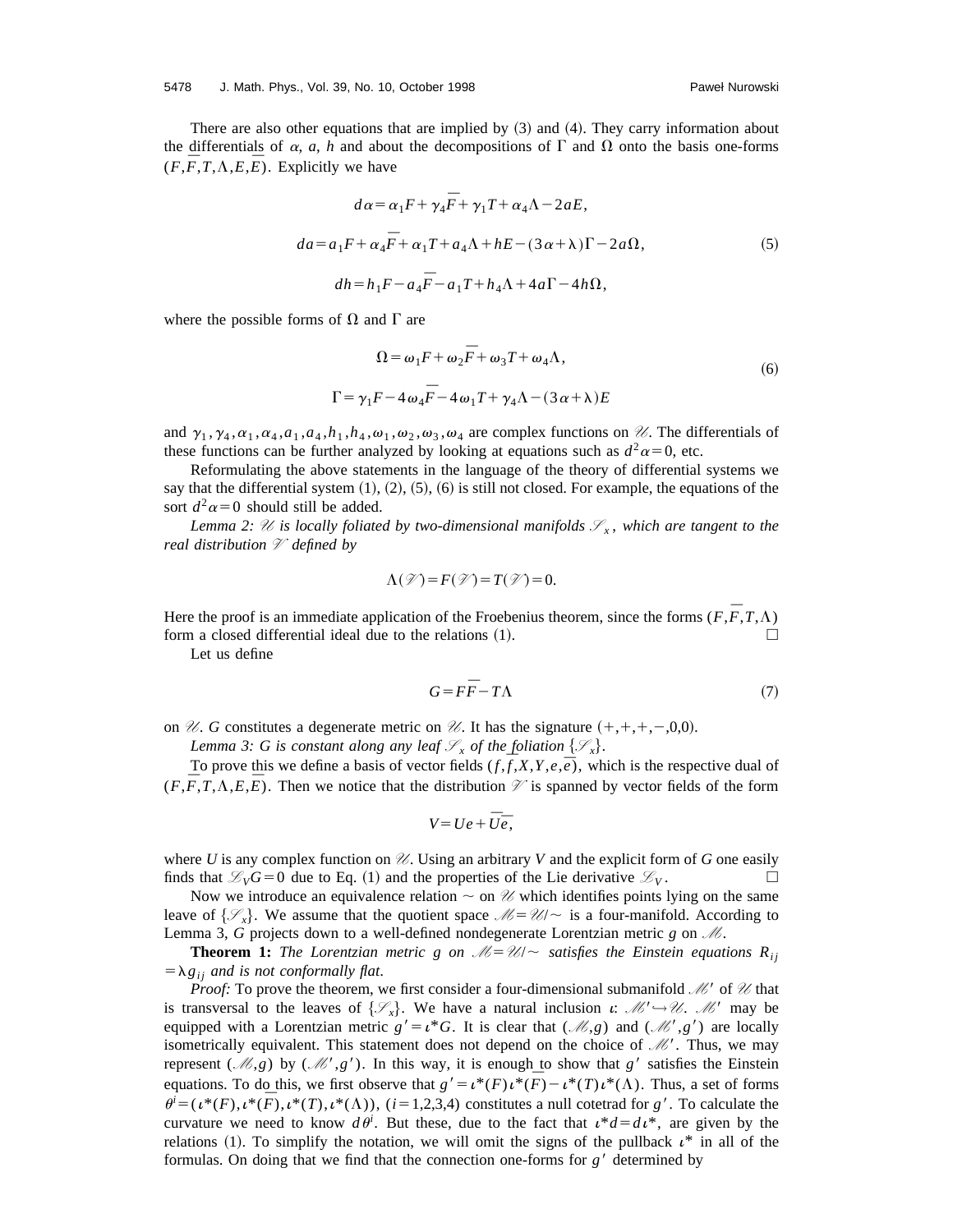J. Math. Phys., Vol. 39, No. 10, October 1998

$$
dF = -\Gamma^{1}{}_{1}\wedge F - \Gamma^{1}{}_{3}\wedge T - \Gamma^{1}{}_{4}\wedge \Lambda,
$$
  
\n
$$
d\bar{F} = -\Gamma^{2}{}_{2}\wedge \bar{F} - \Gamma^{2}{}_{3}\wedge T - \Gamma^{2}{}_{4}\wedge \Lambda,
$$
  
\n
$$
dT = -\Gamma^{3}{}_{1}\wedge F - \Gamma^{3}{}_{2}\wedge \bar{F} - \Gamma^{3}{}_{3}\wedge T,
$$
  
\n
$$
d\Lambda = -\Gamma^{4}{}_{1}\wedge F - \Gamma^{4}{}_{2}\wedge \bar{F} - \Gamma^{4}{}_{4}\wedge \Lambda,
$$
  
\n
$$
g_{ik}\Gamma^{k}{}_{j} + g_{jk}\Gamma^{k}{}_{i} = 0, \quad g_{ij} = \begin{pmatrix} 0 & 1 & 0 & 0 \\ 1 & 0 & 0 & 0 \\ 0 & 0 & 0 & -1 \\ 0 & 0 & -1 & 0 \end{pmatrix}
$$

read

$$
\Gamma^i{}_j {=} \left( \begin{array}{cccc} \bar{\Omega}{-}\Omega & 0 & -E & -\bar{\Gamma} \\ 0 & \Omega{-}\bar{\Omega} & -\bar{E} & -\Gamma \\ -\Gamma & -\bar{\Gamma} & \Omega{+}\bar{\Omega} & 0 \\ -\bar{E} & -E & 0 & -\Omega{-}\bar{\Omega} \end{array} \right).
$$

The curvature  $\mathcal{R}^i_j = d\Gamma^i{}_j + \Gamma^i{}_k \wedge \Gamma^k{}_j$  of this connection can be calculated using the relations (1) and their consequences  $(2)$ . Modulo the obvious reality conditions its components read as follows (we lower indices by means of the metric  $g_{ij}$ ).

$$
\mathcal{R}_{23} = -\overline{F}\wedge T - \alpha \Lambda \wedge F,
$$
  

$$
\mathcal{R}_{14} = \overline{\alpha}\overline{F}\wedge T + a(\Lambda \wedge T - F\wedge \overline{F}) - h\Lambda \wedge F,
$$
  

$$
\frac{1}{2}(\mathcal{R}_{43} - \mathcal{R}_{12}) = -(\alpha + \frac{1}{2}\lambda)(\Lambda \wedge T - F\wedge \overline{F}) - a\Lambda \wedge F.
$$

These should be compared with the definitions of the spinorial coefficients of the Weyl tensor  $\Psi_{\mu}$ ,  $\mu$ =0,1,2,3,4, the traceless Ricci tensor  $S_{ij}$ , and the Ricci scalar *R* given by

$$
\mathcal{R}_{23} = \Psi_4 \overline{F} \wedge T + \Psi_3 (\Lambda \wedge T - F \wedge \overline{F}) + (\Psi_2 + \frac{1}{12}R) \Lambda \wedge F \n+ \frac{1}{2} S_{33} F \wedge T + \frac{1}{2} S_{32} (\Lambda \wedge T + F \wedge \overline{F}) + \frac{1}{2} S_{22} \Lambda \wedge \overline{F}, \n\mathcal{R}_{14} = (-\Psi_2 - \frac{1}{12}R) \overline{F} \wedge T - \Psi_1 (\Lambda \wedge T - F \wedge \overline{F}) - \Psi_0 \Lambda \wedge F \n- \frac{1}{2} S_{11} F \wedge T - \frac{1}{2} S_{41} (\Lambda \wedge T + F \wedge \overline{F}) - \frac{1}{2} S_{44} \Lambda \wedge \overline{F}, \n\frac{1}{2} (\mathcal{R}_{43} - \mathcal{R}_{12}) = \Psi_3 \overline{F} \wedge T + (\Psi_2 - \frac{1}{24}R) (\Lambda \wedge T - F \wedge \overline{F}) + \Psi_1 \Lambda \wedge F \n+ \frac{1}{2} S_{31} F \wedge T + \frac{1}{4} (S_{12} + S_{34}) (\Lambda \wedge T + F \wedge \overline{F}) + \frac{1}{2} S_{42} \Lambda \wedge \overline{F}.
$$

Looking at these equations we easily get  $S_{ij} = R_{ij} - \frac{1}{4}Rg_{ij} \equiv 0$ . This proves the Einstein property of the metric.

The spinorial coefficients for the Weyl tensor are also easy to obtain. They read

$$
\Psi_0 = h, \quad \Psi_1 = -a, \quad \Psi_2 = -\alpha - \frac{\lambda}{3}, \quad \Psi_3 = 0, \quad \Psi_4 = -1.
$$

Due to the nonvanishing of  $\Psi_4$  the metric is never conformally flat.